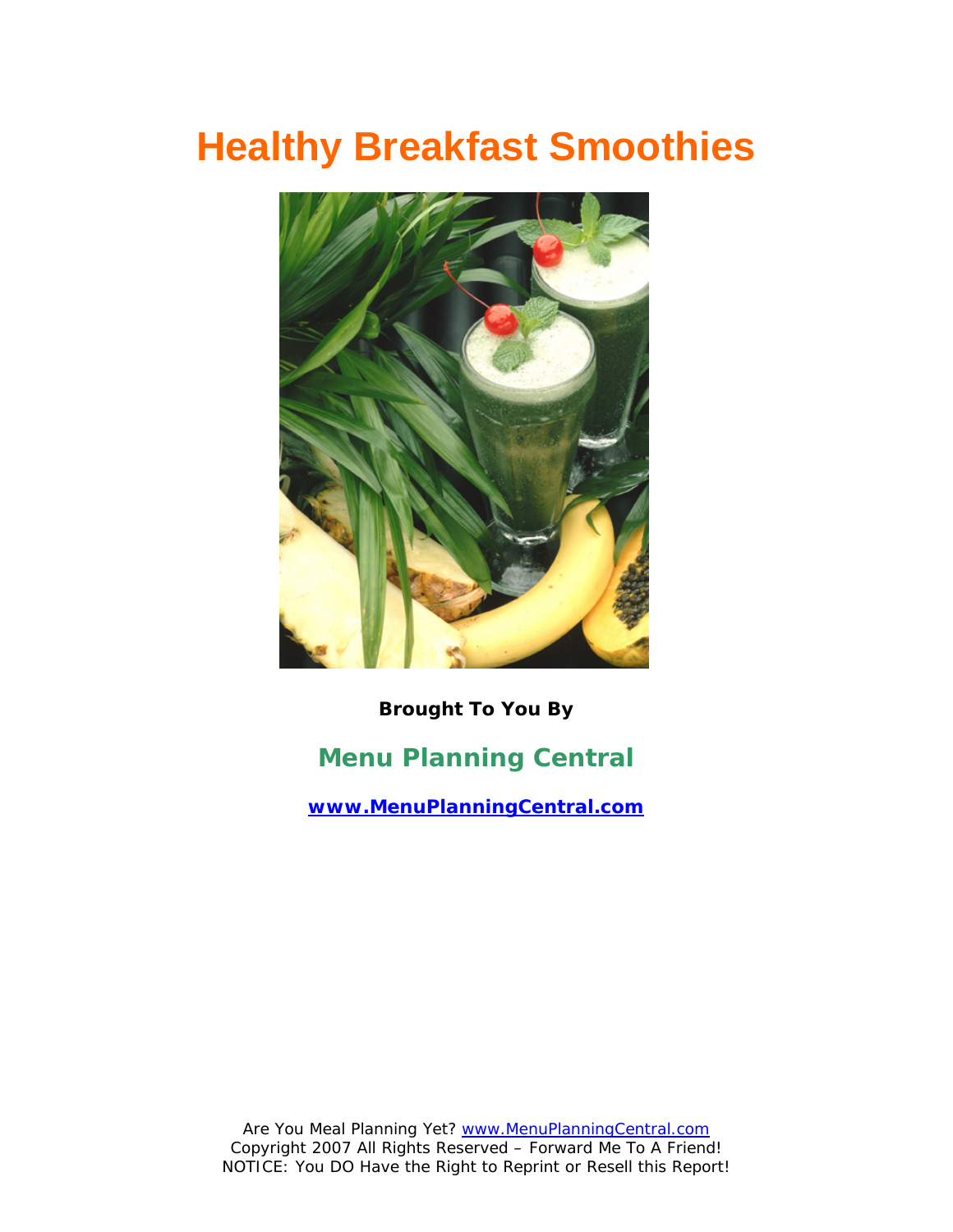# **Table of Content**

### **Introduction**

### **Fruity Smoothies**

**Strawberry-Banana Breakfast Smoothie**

**Orange Splash Smoothie** 

**Tropical Fruit Shake** 

**Blueberry Smoothie** 

### **Cereal and Bran Shakes**

**Fruit Bran Milk Shake Sunny Start Smoothie Oatmeal Smoothie**

### **For The Coffee Lover**

**Banana Coffee Smoothie** 

**Mocha Java Smoothie** 

### **All About Soy**

**Chocolate Banana Soy Smoothie Peanut Butter Banana Soy Smoothie Coffee Banana Soy Smoothie**

### **Protein Blasts**

**Banana Berry Protein Shake Breakfast Protein Smoothie**

### **Low Carb Smoothies**

**Low-Carb Strawberry Smoothie Non-Dairy Peach Smoothie**

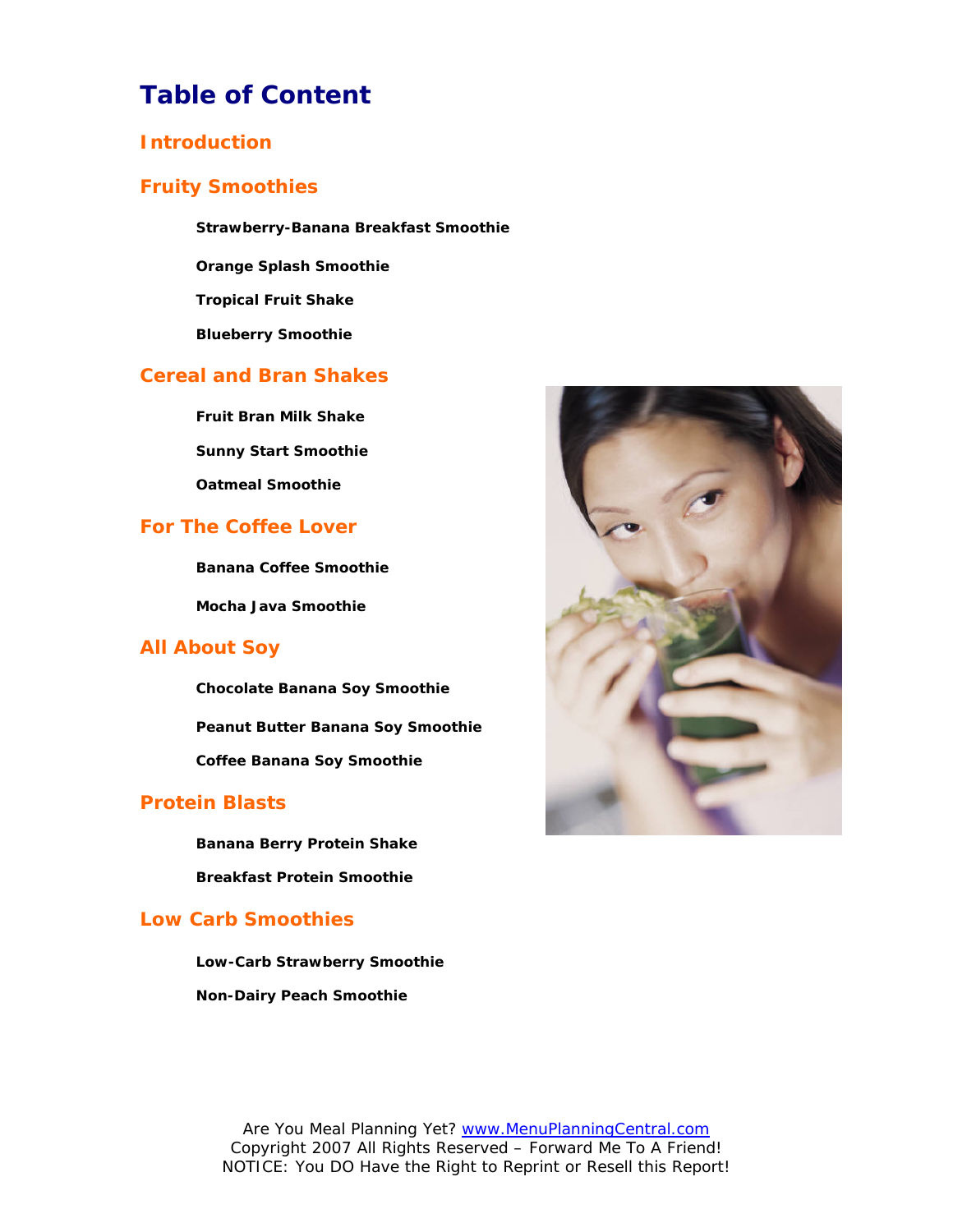# **Introduction**



## **Why Should I Eat Breakfast?**

Breakfast is the most important meal of the day. It gives us the energy to make it through the day and keeps our metabolism high as well. It's easy to skip breakfast with everything we have going on in the morning. After all, we have to walk the dog, get the kids ready for school, feed the cat, iron the blouse we're planning on wearing to the office etc. Fixing a healthy and nutritious breakfast just doesn't seem to fit in.

# **How Am I Supposed To Find Time To Cook Breakfast Every Morning?**

The solution is a breakfast smoothie. You'll find quick and easy recipes for a variety of smoothies in this ebook. The nutritious shakes blend together in a matter of minutes. Just pour your favorite breakfast smoothie in an insulated cup and you have breakfast to go.

### **What About Dinner?**

Evening can be almost as hectic for many of us. We have the best intentions to feed our families nutritious meals, but then reality sets in. We spend all day driving the kids around, or are running late because of a long meeting at work and before we know it is 6 pm and there isn't a green vegetable or lean piece of meat in the fridge.

That's where we come in. We've prepared the Ultimate Meal Planning Pack for complete with Family Friendly, Healthy and Vegetarian Menus and categorized grocery lists. No more reason to order take-out or a pizza. You will have everything you need to cook a healthy dinner for your family. Give us a try today at [www.MenuPlanningCentral.com](http://www.menuplanningcentral.com/)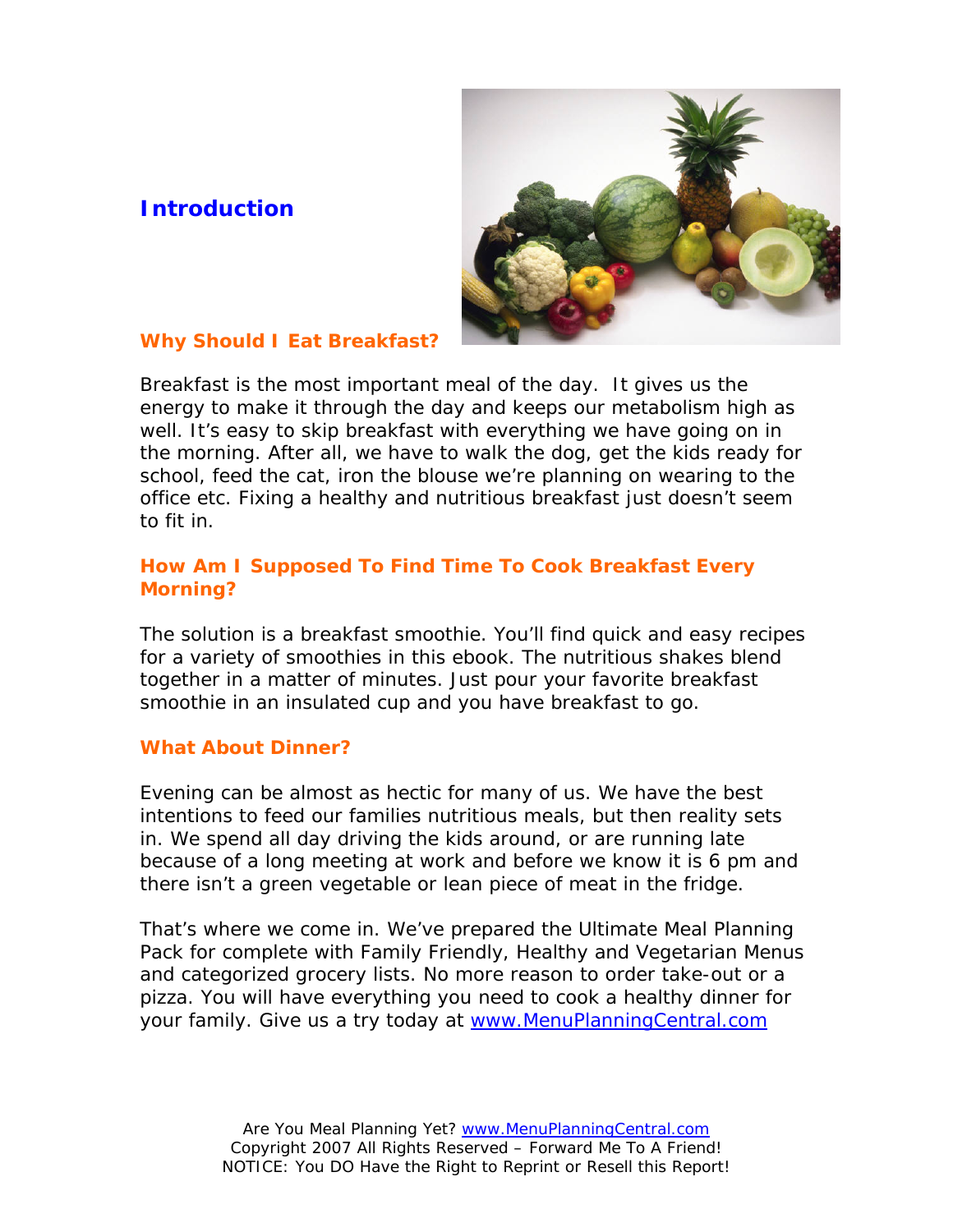# **Fruity Smoothies**

#### **Strawberry-Banana Breakfast Smoothie**

One Serving

- 1 cup orange juice
- 3 tbsp nonfat dry milk powder
- 1/2 banana; cut into pieces
- 10 fresh strawberries; hulled
- 3 ice cubes

Combine all the ingredients in your blender. Blend until thick and frothy.

| Nutritional Facts Per Serving: |               |
|--------------------------------|---------------|
| Calories                       | 209           |
| <b>Total Fat</b>               | 0 grams       |
| Saturated Fat                  | 0 grams       |
| Cholesterol                    | 0 milligrams  |
| Sodium                         | 70 milligrams |
| <b>Total Carbohydrate</b>      | 45 grams      |
| Dietary Fiber                  | 1 grams       |
| Sugars                         | 29 grams      |
| Protein                        | 7 grams       |



#### **Orange Splash Smoothie**

Two Servings

- 1 6-ounce can frozen orange juice concentrate
- 1 cup cold water
- 1 cup non-fat milk
- 1/3 cup sugar
- 1 teaspoon vanilla extract
- 10 ice cubes

Combine the first five ingredients in a blender; process at high speed. Add ice cubes, a few at a time, blending until smooth.

Nutritional Facts Per Serving:

| Calories                  | 190           |
|---------------------------|---------------|
| Total Fat                 | 0 grams       |
| Saturated Fat             | 0 grams       |
| Cholesterol               | 2 milligrams  |
| Sodium                    | 62 milligrams |
| <b>Total Carbohydrate</b> | 45 grams      |
| Dietary Fiber             | 0 grams       |
| Sugars                    | 44 grams      |
| Protein                   | 4 grams       |
|                           |               |

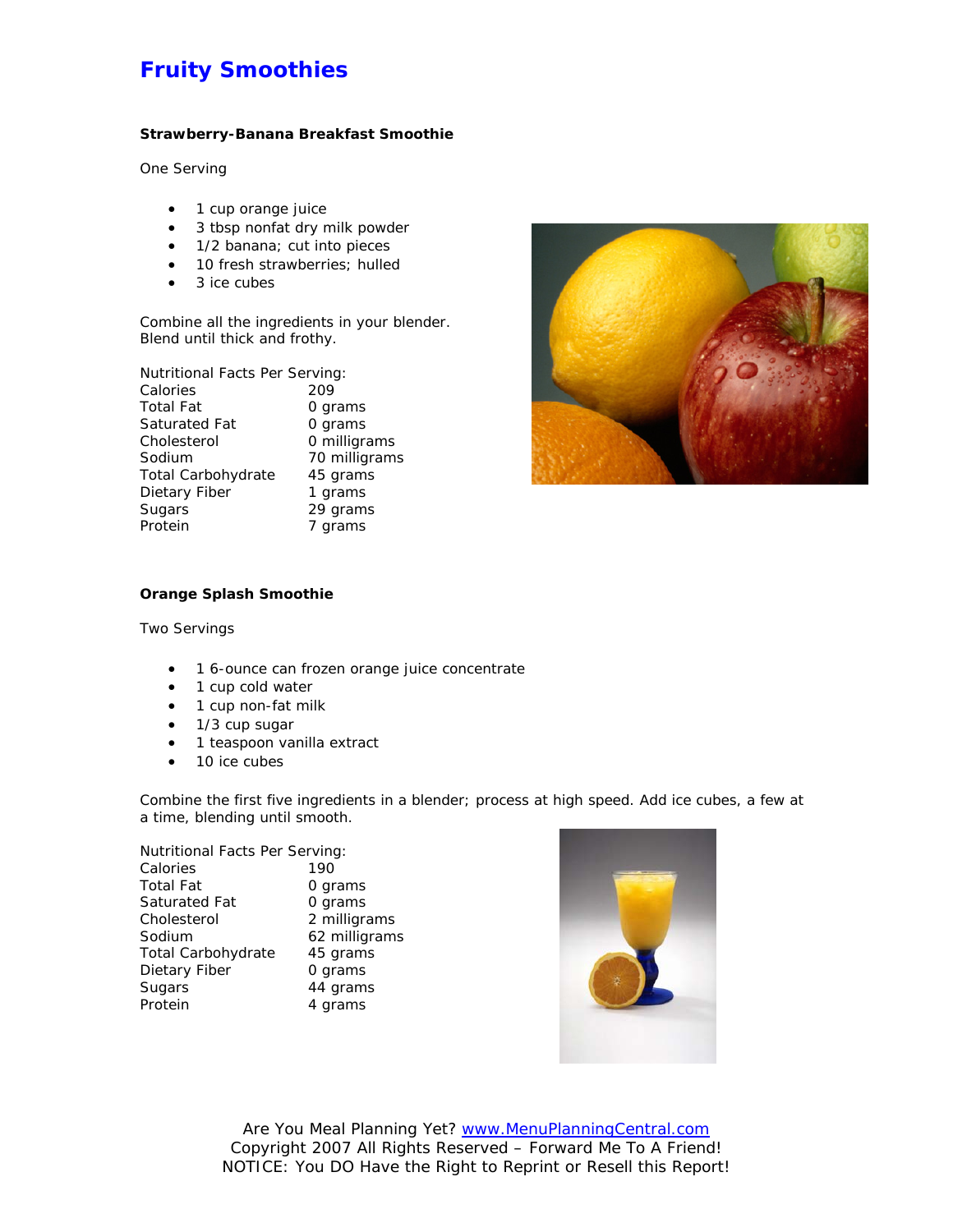#### **Tropical Fruit Shake**

One Serving

- $\bullet$  1/2 mango
- 2 Tablespoon frozen pina coloda mix (non-alcoholic)
- 1/2 banana -- frozen
- 4 strawberries -- frozen
- 6 ice cubes
- 1 and 1/4 cup cold water

Combine all ingredients in a blender and blend until smooth.

| Nutritional Facts Per Serving: |               |
|--------------------------------|---------------|
| Calories                       | 149           |
| Total Fat                      | 2 grams       |
| Saturated Fat                  | 0 grams       |
| Cholesterol                    | 0 milligrams  |
| Sodium                         | 10 milligrams |
| Total Carbohydrate             | 30 grams      |
| Dietary Fiber                  | 1 grams       |
| Sugars                         | 18 grams      |
| Protein                        | 0 grams       |
|                                |               |



#### **Blueberry Smoothie**

Two Servings

- 1 pint fresh blueberries or 2 cups (10 oz.) frozen blueberries -- slightly thawed
- 1 cup pineapple or orange juice
- 1 container (8 oz.) lowfat vanilla yogurt
- 2 teaspoon sugar

Combine all ingredients in your blender and blend until smooth.

Nutritional Facts Per Serving: Calories 175 Total Fat 2 grams Saturated Fat 1 grams Cholesterol 8 milligrams Sodium 80 milligrams Total Carbohydrate 35 grams Dietary Fiber 0 grams Sugars 32 grams Protein 6 grams

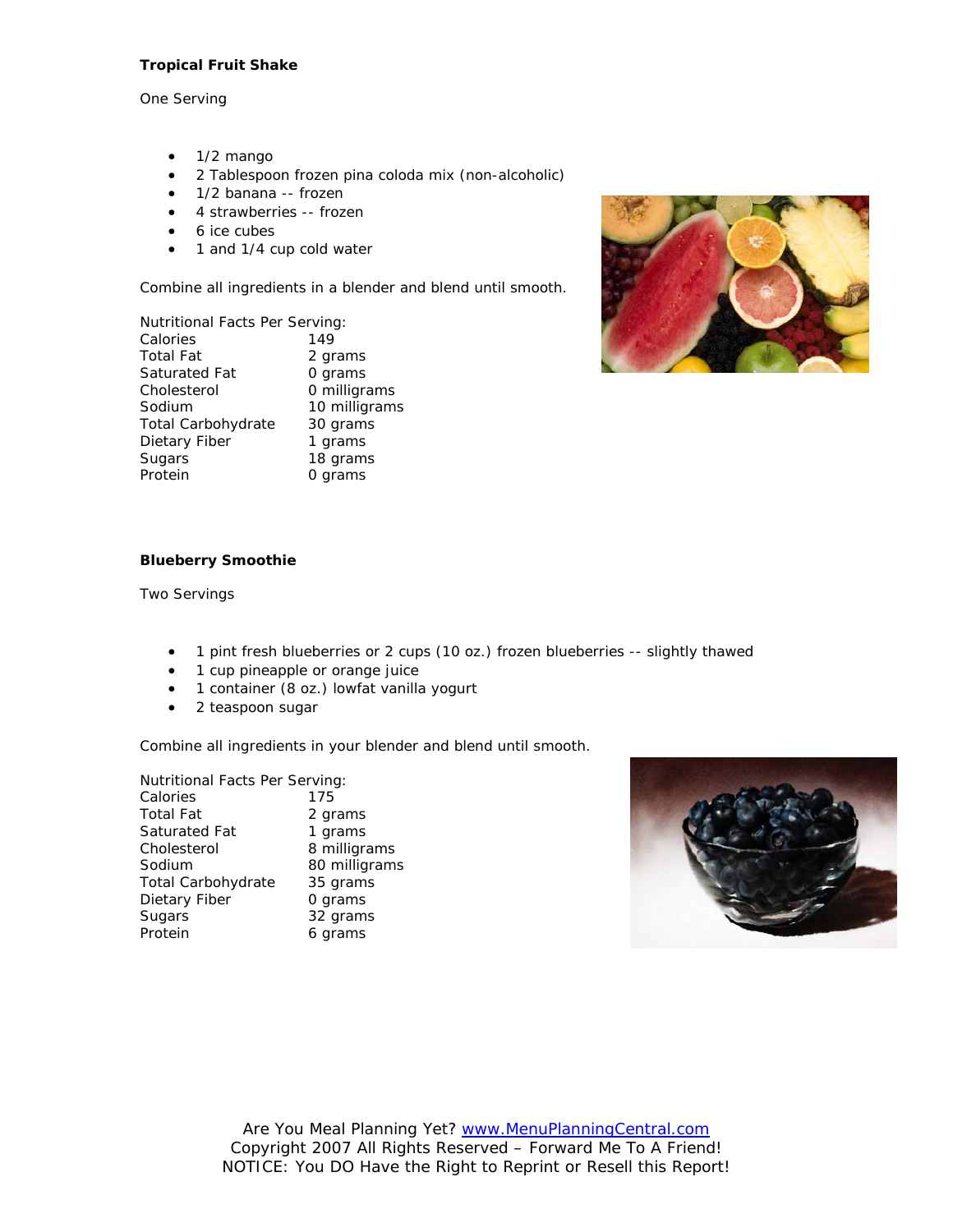# **Cereal and Bran Shakes**

#### **Fruit Bran Milk Shake**

One Serving

- 2 cups Skim milk
- 1/4 cup All bran cereal
- 1/4 tsp Cinnamon
- 1/2 tsp Vanilla
- 1 Medium apple (sliced)

Freeze 1 1/2 cups of the milk in a cube tray overnight. Put the bran, cinnamon, vanilla, and apple into a blender. Add the remaining 1/2 cup of milk. Blend for 20 seconds.

Continue blending and slowly, one at a time; add of the frozen milk cubes.

| Nutritional Facts Per Serving: |  |
|--------------------------------|--|
| 261                            |  |
| 1 grams                        |  |
| 0 grams                        |  |
| 10 milligrams                  |  |
| 320 milligrams                 |  |
| 52 grams                       |  |
| 11 grams                       |  |
| 22 grams                       |  |
| 17 grams                       |  |
|                                |  |

#### **Sunny Start Smoothie**

Two Servings

- 1 cup of orange juice
- 2 bananas cut
- 2 Tablespoons of honey
- 1 orange peeled and cut
- 1/4 cup of granola

Combine all ingredients in a blender and blend until smooth.

| Nutritional Facts Per Serving: |               |
|--------------------------------|---------------|
| Calories                       | 296           |
| <b>Total Fat</b>               | 2 grams       |
| Saturated Fat                  | 0 grams       |
| Cholesterol                    | 0 milligrams  |
| Sodium                         | 30 milligrams |
| <b>Total Carbohydrate</b>      | 71 grams      |
| Dietary Fiber                  | 6 grams       |
| Sugars                         | 27 grams      |
| Protein                        | 4 grams       |

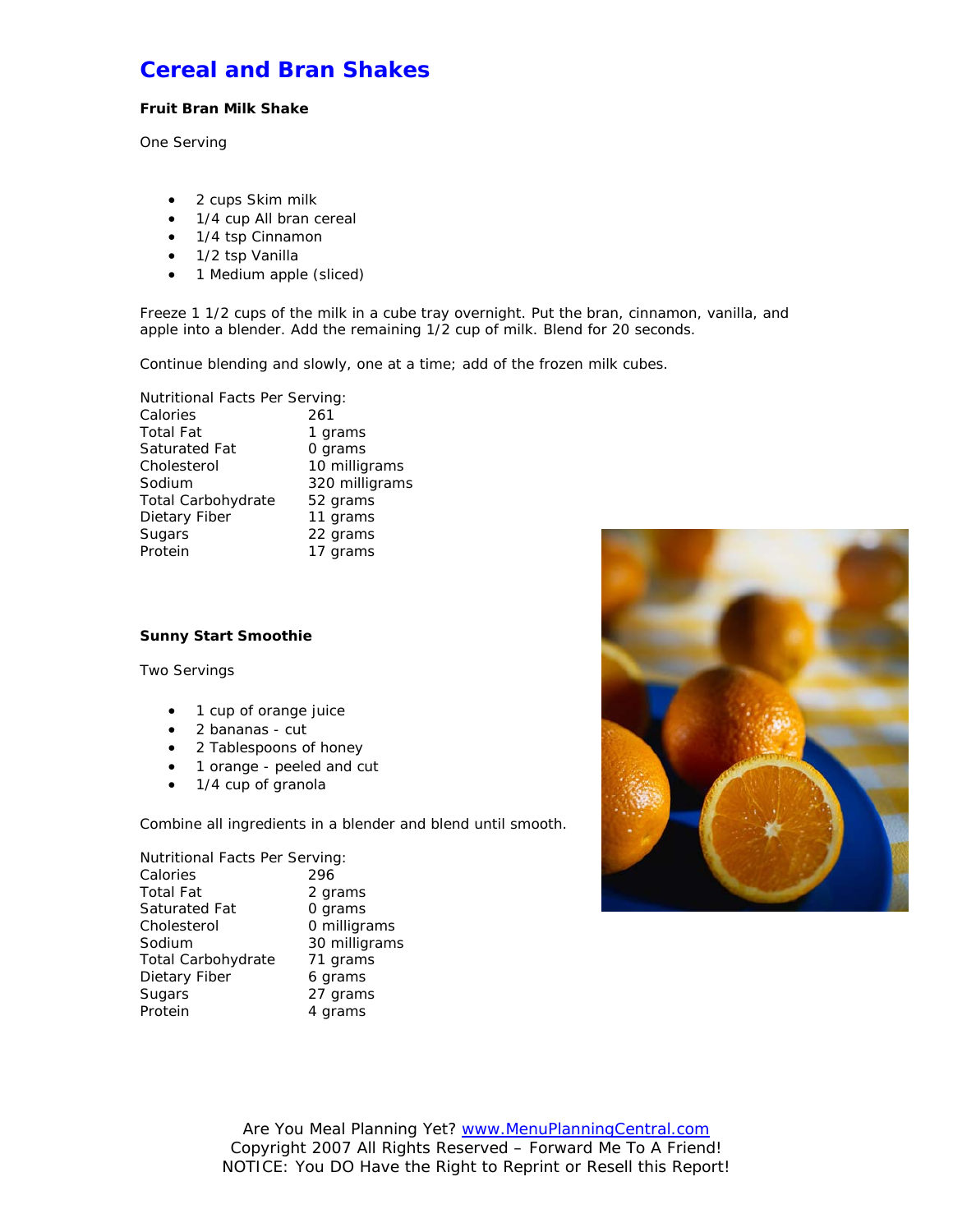#### **Oatmeal Smoothie**

One Serving

- 1 cup apple juice
- 1 frozen banana
- 3 heaping tablespoons of uncooked oatmeal
- 3 tablespoons of maple syrup
- additional frozen fruit if desired

Combine all ingredients in a blender and blend until smooth.

Nutritional Facts Per Serving: (Without Additional Fruit)

| Calories           | 375            |
|--------------------|----------------|
| Total Fat          | 2 grams        |
| Saturated Fat      | 0 grams        |
| Cholesterol        | 0 milligrams   |
| Sodium             | 106 milligrams |
| Total Carbohydrate | 90 grams       |
| Dietary Fiber      | 4 grams        |
| Sugars             | 43 grams       |
| Protein            | 3 grams        |
|                    |                |

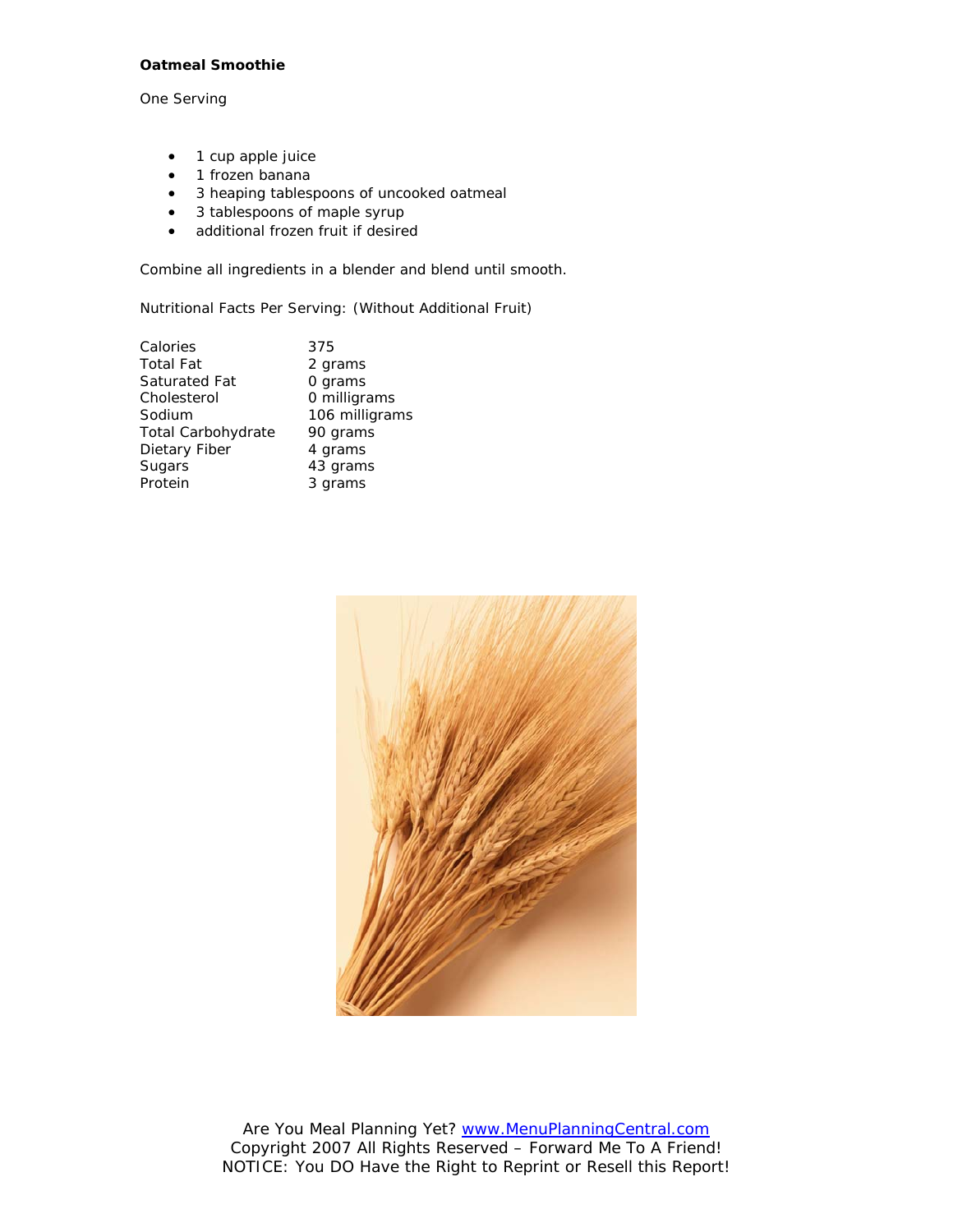# **For The Coffee Lover**

#### **Banana Coffee Smoothie**

Two Servings

- 2 small frozen bananas
- 1 and 1/2 cups low fat milk
- 1 (8oz.) container low-fat coffee yogurt
- 1/4 teaspoon ground cinnamon
- Dash nutmeg

Combine frozen bananas, milk, yogurt, cinnamon, and nutmeg in a blender and blend till smooth.

Nutritional Facts Per Serving: Calories 275 Total Fat 2 grams<br>
Saturated Fat 3 1 grams Saturated Fat Cholesterol 11 milligrams Sodium 174 milligrams Total Carbohydrate 52 grams Dietary Fiber 3 grams Sugars 25 grams

#### **Mocha Java Smoothie**

One Serving

• 1 cup vanilla soymilk

Protein 12 grams

- 1 and 1/2 cup ice
- 1/3 cup tofu firm
- 3/4 cup bananas -- sliced/frozen
- 1/4 cup chocolate syrup
- 2 teaspoons instant coffee

In a blender, combine all ingredients. Blend until smooth.

Nutritional Facts Per Serving: Calories 229 Total Fat 1 grams Saturated Fat 0 grams Cholesterol 0 milligrams Sodium 85 milligrams Total Carbohydrate 52 grams Dietary Fiber 4 grams Sugars 11 grams Protein 3 grams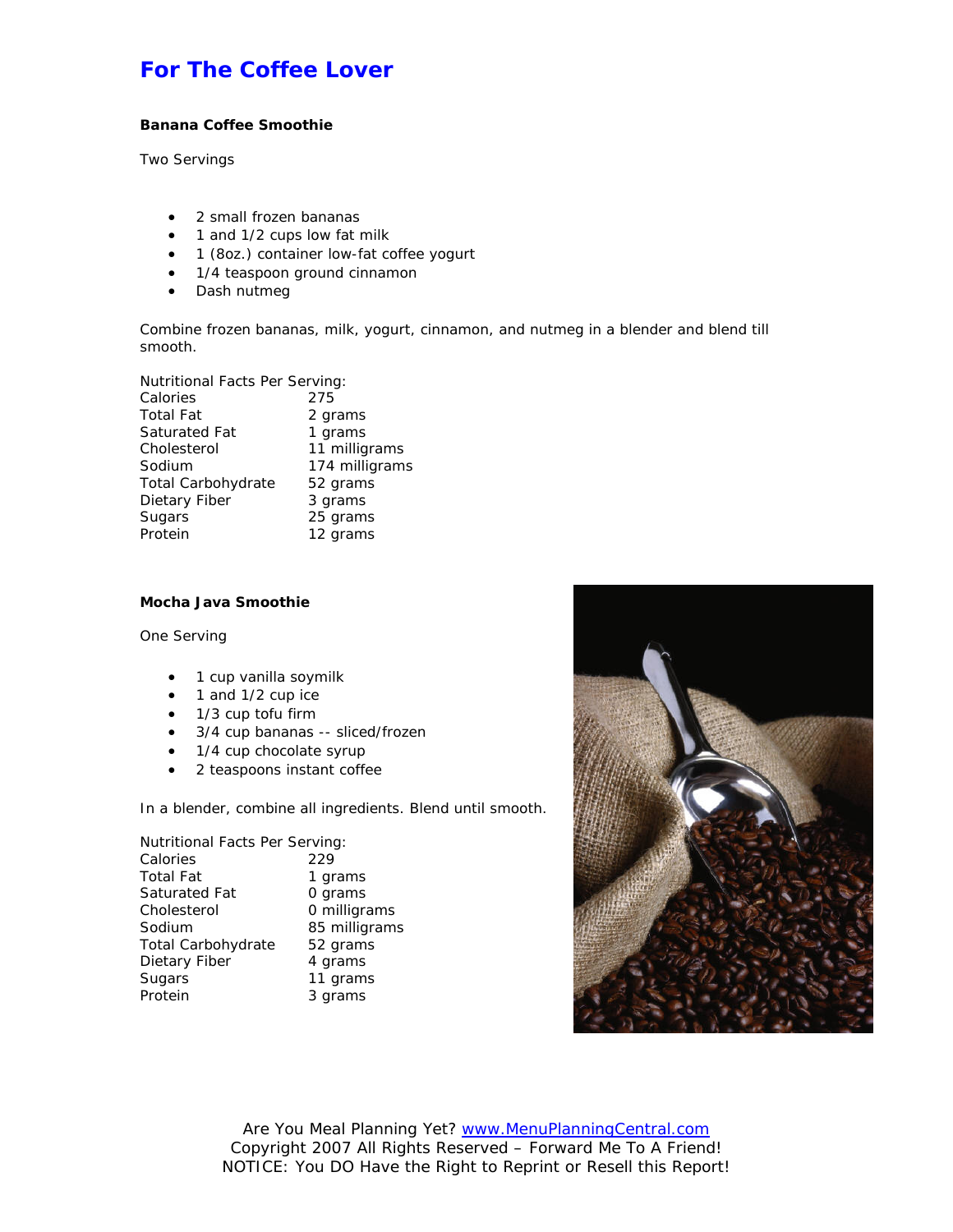# **All About Soy**

#### **Chocolate Banana Soy Smoothie**

One Serving

- 1 cup soy milk (plain or vanilla)
- 1 medium banana quartered
- 2 tablespoons chocolate syrup
- 3 ice cubes

Add all ingredients to the blender and blend until smooth.

Nutritional Facts Per Serving: Calories 177

| <b>Total Fat</b>          | 1 grams       |
|---------------------------|---------------|
|                           |               |
| Saturated Fat             | 0 grams       |
| Cholesterol               | 0 milligrams  |
| Sodium                    | 85 milligrams |
| <b>Total Carbohydrate</b> | 40 grams      |
| Dietary Fiber             | 3 grams       |
| Sugars                    | 11 grams      |
| Protein                   | 3 grams       |

#### **Peanut Butter Banana Soy Smoothie**

One Serving

- 1 cup soy milk (plain or vanilla)
- 1 medium banana quartered
- 1 tablespoon peanut butter
- 3 ice cubes

Add all ingredients to the blender and blend until smooth.

Nutritional Facts Per Serving: Calories Calories 177 Total Fat 1 grams Saturated Fat 0 grams<br>Cholesterol 0 milligrams Cholesterol Sodium 85 milligrams Total Carbohydrate 40 grams Dietary Fiber 3 grams Sugars 11 grams Protein 3 grams



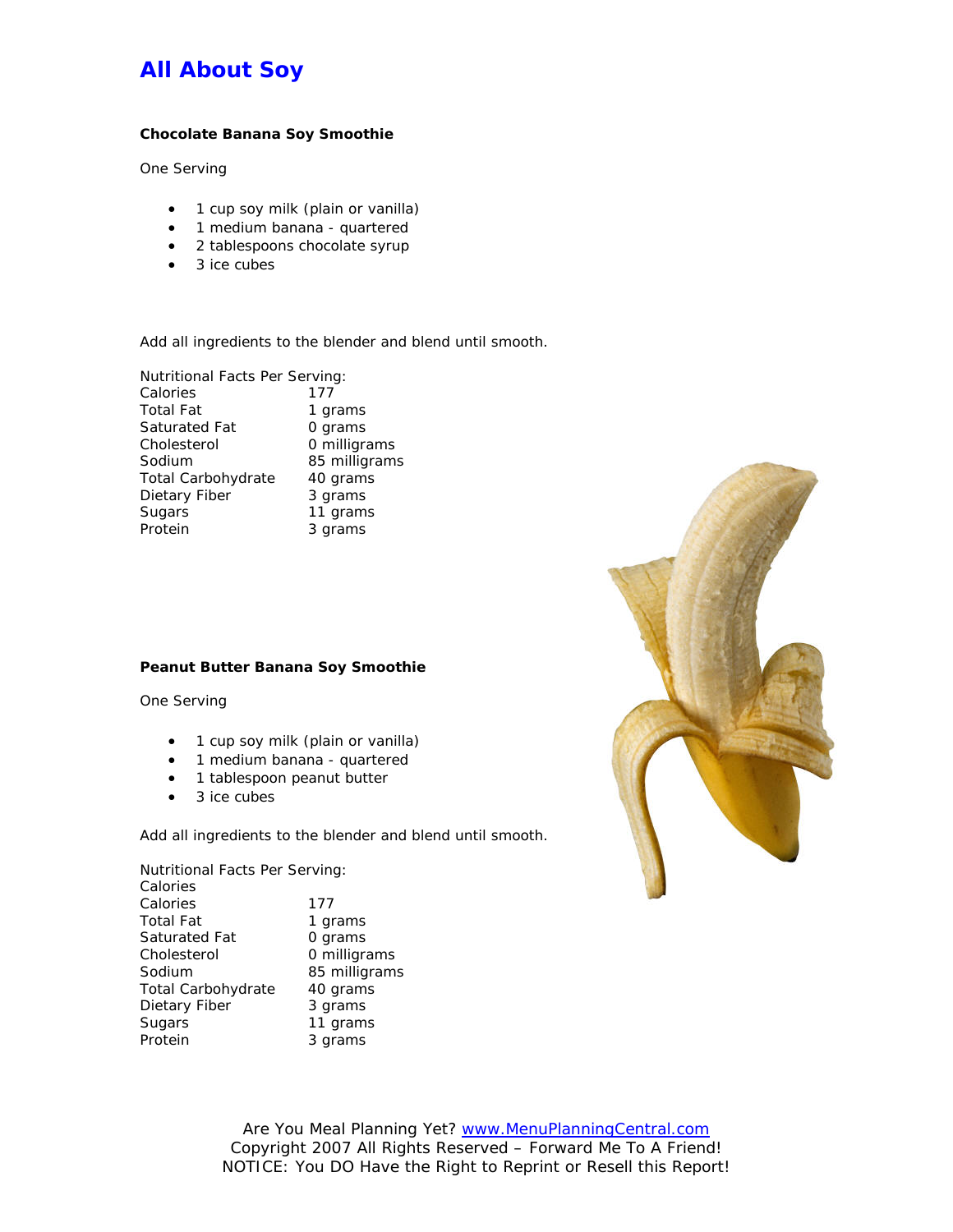#### **Coffee Banana Soy Smoothie**

Two Servings

- 2 bananas (frozen)
- 1 and 1/2 cups vanilla soy milk
- 1 8-ounce cup of coffee yogurt
- 1/4 teaspoon cinnamon
- Dash ground nutmeg
- 2 or 3 ice cubes

Cut bananas into chunks. Put all ingredients in the blender and mix until smooth.

| Nutritional Facts Per Serving: |                |
|--------------------------------|----------------|
| Calories                       | 265            |
| Total Fat                      | 2 grams        |
| Saturated Fat                  | 1 grams        |
| Cholesterol                    | 8 milligrams   |
| Sodium                         | 144 milligrams |
| Total Carbohydrate             | 54 grams       |
| Dietary Fiber                  | 3 grams        |
| Sugars                         | 25 grams       |
| Protein                        | 7 grams        |
|                                |                |

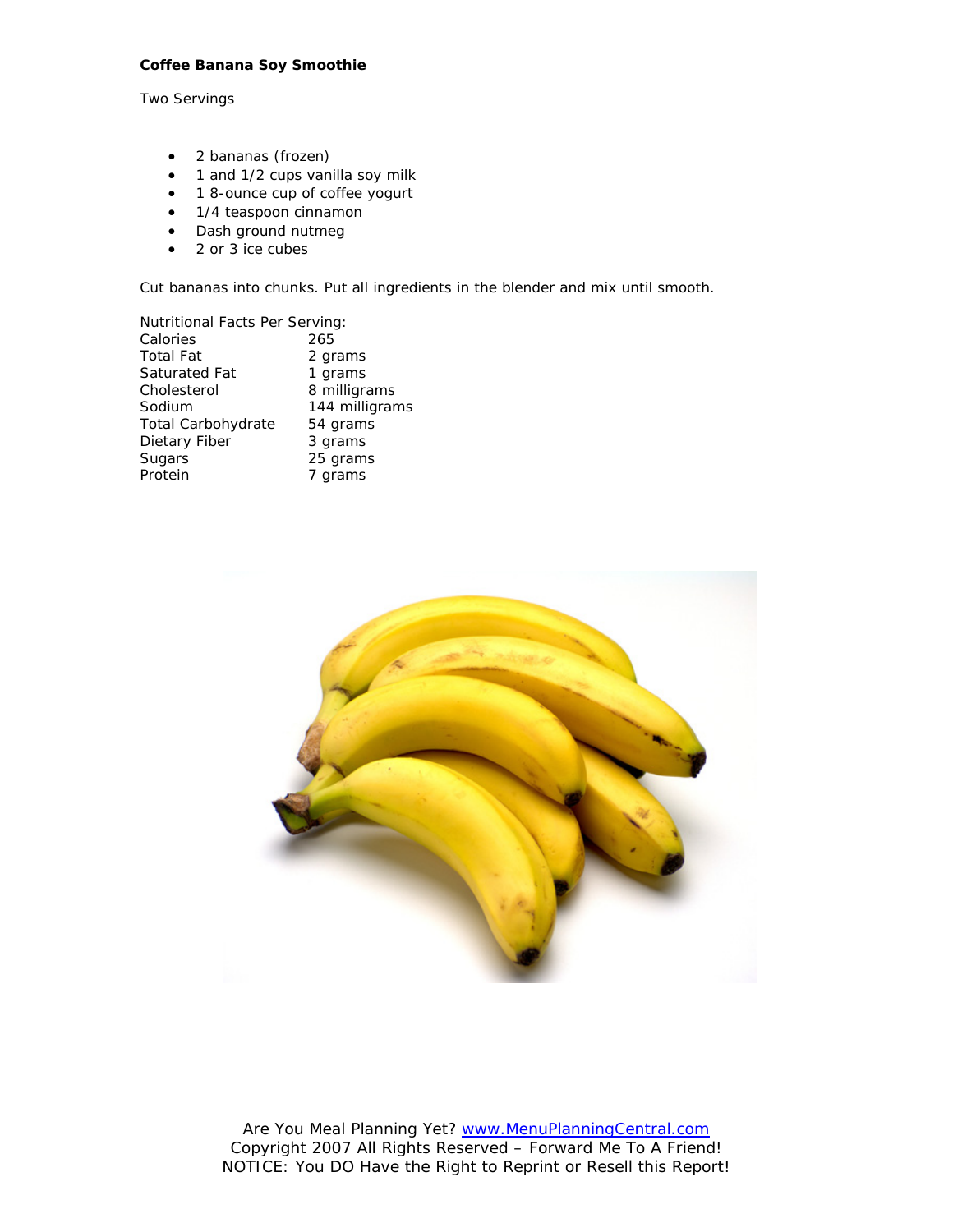# **Protein Blasts**

#### **Banana Berry Protein Shake**

One Serving

- 1 cup of berries (any mix)
- $\bullet$  1/2 banana
- 1/2 soy milk (or any kind of milk)
- 1 scoop any kind of protein powder (or if you don't have protein power add 1 egg white)
- 3/4 cup yogurt (your choice what kind)
- 1 cup ice

Add all ingredients to the blender and blend until smooth.

Nutritional Facts Per Serving:

| Calories           | 274            |
|--------------------|----------------|
| <b>Total Fat</b>   | 0 grams        |
| Saturated Fat      | 0 grams        |
| Cholesterol        | 4 milligrams   |
| Sodium             | 170 milligrams |
| Total Carbohydrate | 58 grams       |
| Dietary Fiber      | 7 grams        |
| Sugars             | 18 grams       |
| Protein            | 11 grams       |

#### **Breakfast Protein Smoothie**

One Serving

- 1 cup of skim milk
- 1 to 2 scoops of vanilla flavored protein powder
- 1 heaping tbs. of cocoa powder
- 1 sliced banana
- 1 tbs. of natural peanut butter
- 3-4 drops of stevia liquid (natural sweetener) if desired
- 4 or 5 ice cubes

Combine all ingredients in a blender. Blend until smooth.

Nutritional Facts Per Serving:

| Calories                  | 240            |
|---------------------------|----------------|
| <b>Total Fat</b>          | 1 grams        |
| Saturated Fat             | 0 grams        |
| Cholesterol               | 5 milligrams   |
| Sodium                    | 129 milligrams |
| <b>Total Carbohydrate</b> | 50 grams       |
| Dietary Fiber             | 3 grams        |
| Sugars                    | 23 grams       |
| Protein                   | 9 grams        |

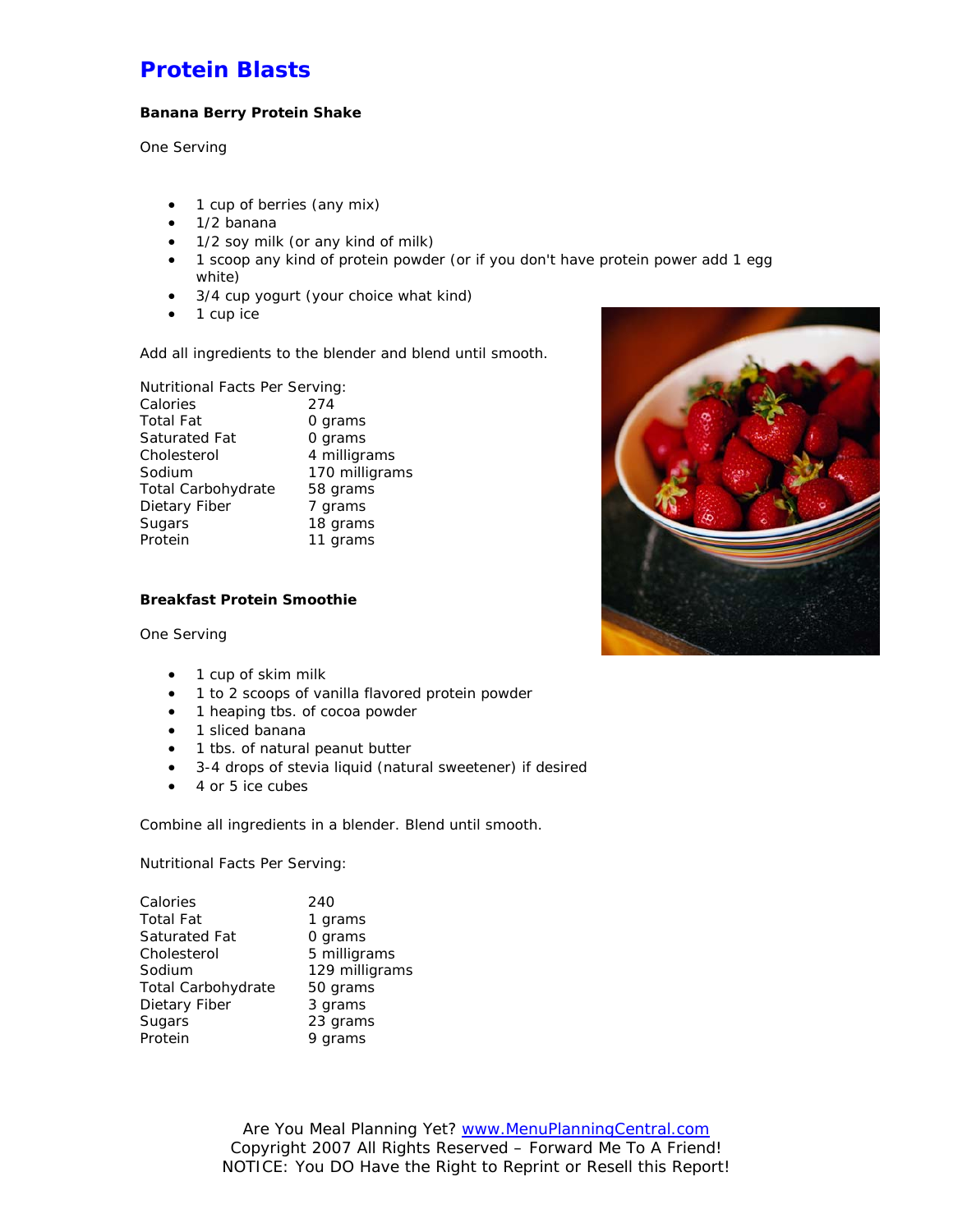# **Low Carb Smoothies**

#### **Low-Carb Strawberry Smoothie**

One Serving

- 1 cup frozen strawberries
- 1/4 cup soft tofu
- 1 cup milk
- 1 teaspoon Splenda
- 1 20-gram scoop of low-carb soy powder

Put all ingredients in the blender and mix until smooth.

| Nutritional Facts Per Serving: |                |
|--------------------------------|----------------|
| Calories                       | 155            |
| <b>Total Fat</b>               | 0 grams        |
| Saturated Fat                  | 0 grams        |
| Cholesterol                    | 5 milligrams   |
| Sodium                         | 125 milligrams |
| <b>Total Carbohydrate</b>      | 32 grams       |
| Dietary Fiber                  | 3 grams        |
| Sugars                         | 24 grams       |
| Protein                        | 10 grams       |



#### **Non-Dairy Peach Smoothie**

One Serving

- 1/2 frozen peach
- 1/4 cup soft tofu
- 1 cup soy milk
- 1 teaspoon Splenda
- 1 20-gram scoop of low-carb soy powder

Put all ingredients in the blender and mix until smooth.

| Nutritional Facts Per Serving: |               |
|--------------------------------|---------------|
| Calories                       | 70            |
| <b>Total Fat</b>               | 0 grams       |
| Saturated Fat                  | 0 grams       |
| Cholesterol                    | 0 milligrams  |
| Sodium                         | 85 milligrams |
| Total Carbohydrate             | 15 grams      |
| Dietary Fiber                  | 0 grams       |
| Sugars                         | 11 grams      |
| Protein                        | 2 grams       |
|                                |               |